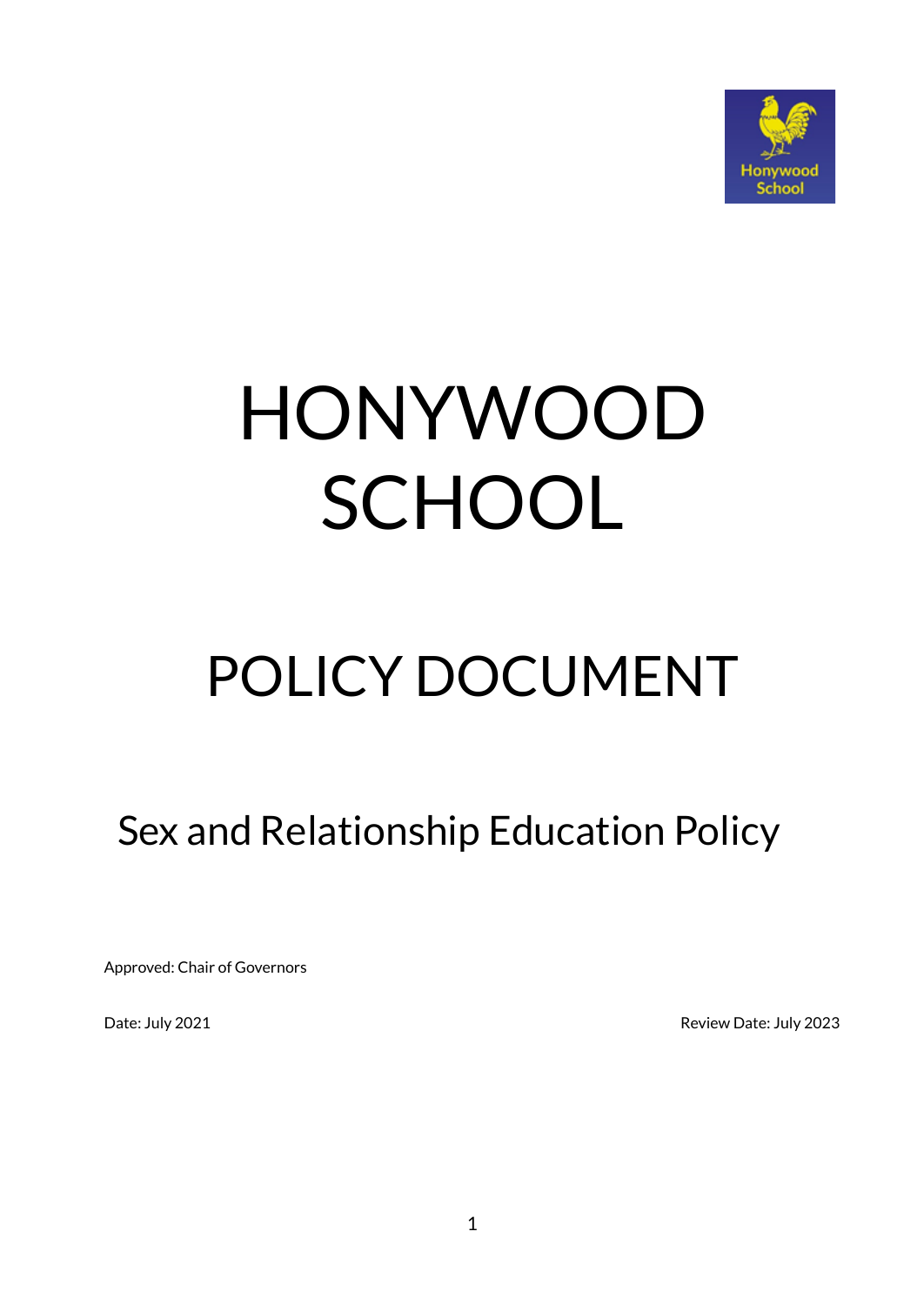## **Aims and objectives of our Sex and Relationship Education (SRE) policy & programme**

Our Sex and Relationship Education (SRE) policy aims to provide all learners with knowledge, skills and attitudes that will enable them to learn about physical, moral and emotional development. It is about understanding the importance of respect, love and care in healthy relationships and the diverse way people experience those relationships. It is also about the teaching of sex, sexuality and sexual health.

#### **It has three main elements:**

- Attitudes and values
	- learn about values, conscience and morals;
	- learn the value of stable and loving relationships for the nurture of children;
	- learn the value of respect, love and care;
	- explore, consider and understand moral dilemmas; and
	- develop thinking skills as part of decision-making.
- Personal and social skills
	- learn to manage emotions and relationships confidently and sensitively;
	- develop self-respect and empathy for others;
	- learn to make choices based on an understanding of difference and with an absence of prejudice;
	- learn the skills required to respond to unwanted pressure and to avoid putting pressure on others (peer on peer abuse);
	- develop an appreciation of the consequences of choices made;
	- manage conflict; and
	- learn how to recognise and avoid exploitation and abuse.
- Knowledge and understanding
	- learn and understand physical development at appropriate stages;
	- understand human sexuality, reproduction, sexual health, emotions and relationships;
	- learn about contraception and the range of local and national sexual health advice, contraception and support services;
	- learn the reasons for delaying sexual activity and the benefits to be gained from such delay;
	- avoid unplanned pregnancy and sexually transmitted infections (STIs);
	- be aware of different types of relationships (LGBTQ+); and
	- learn and understand about consent.

The other policies that are related to this are:

Child Protection Policy Behaviour Management Policy PSHE Policy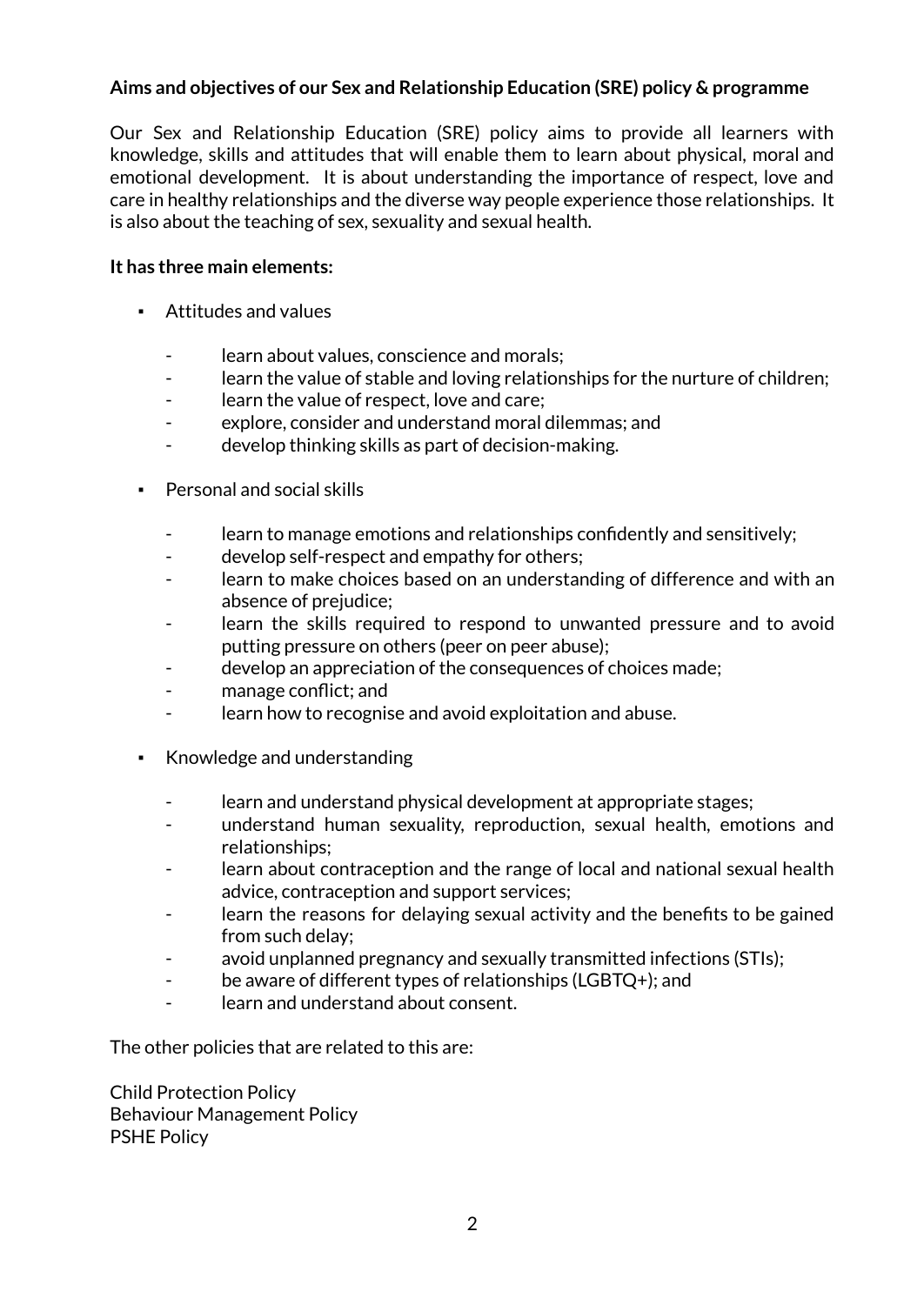# **Statutory provisions and DfES guidance**

As a secondary academy school we must provide SRE to all learners as per section 34 of the Children and Social work Act 2017.

<https://www.legislation.gov.uk/ukpga/2017/16/section/34/enacted>

- In teaching SRE, we are required by our funding agreements to have regard to the guidance issued by the Secretary of State as outlined in section 403 of the Education Act 1996. https://www.legislation.gov.uk/ukpga/1996/56/section/403
- DfES Guidance provides clear guidelines about all aspects of SRE. https://www.gov.uk/government/publications/relationships-education-relationships-a nd-sex-education-rse-and-health-education

-

The school whole SRE programme includes:

- teaching about relationships, love and care;
- teaching about the responsibilities of parenthood;
- an equal focus on boys and girls, with separate sex lessons where appropriate;
- a concern to build self esteem;
- teaching about taking responsibility for one's actions, and the consequences of actions in relation to sexual activity;
- the provision of information about different types of contraception; safe sex, and local sources of further advice and treatment;
- an understanding of consent and autonomy; and
- ensuring that learners understand how the law applies to sexual relationships.

These areas of learning are taught within the context of family life taking care to ensure that there is no stigmatisation of children based on their circumstances (families can include single parent families, LGBTQ+ parents, families headed by grandparents, adoptive parents, foster parents/carers amongst other structures) along with reflecting sensitively that some children may have a different structure of support around them (for example: looked after children or young carers).

#### **Moral & values framework**

It is important that learners have their confidence and self-esteem supported whilst being made aware of the responsibilities that attach to sexual activity.

The school is committed to the importance of educating young people to reflect upon their own feelings and values and to understand and respect the feelings and values of others.

### **The policy:**

It is the policy of the school that learners in Cohorts 7-11 will receive, as part of their curriculum, sessions which foster a knowledge and understanding of: the physical and emotional aspects of human sexuality and reproduction; relationships; raising children; contraception and sexually transmitted infection.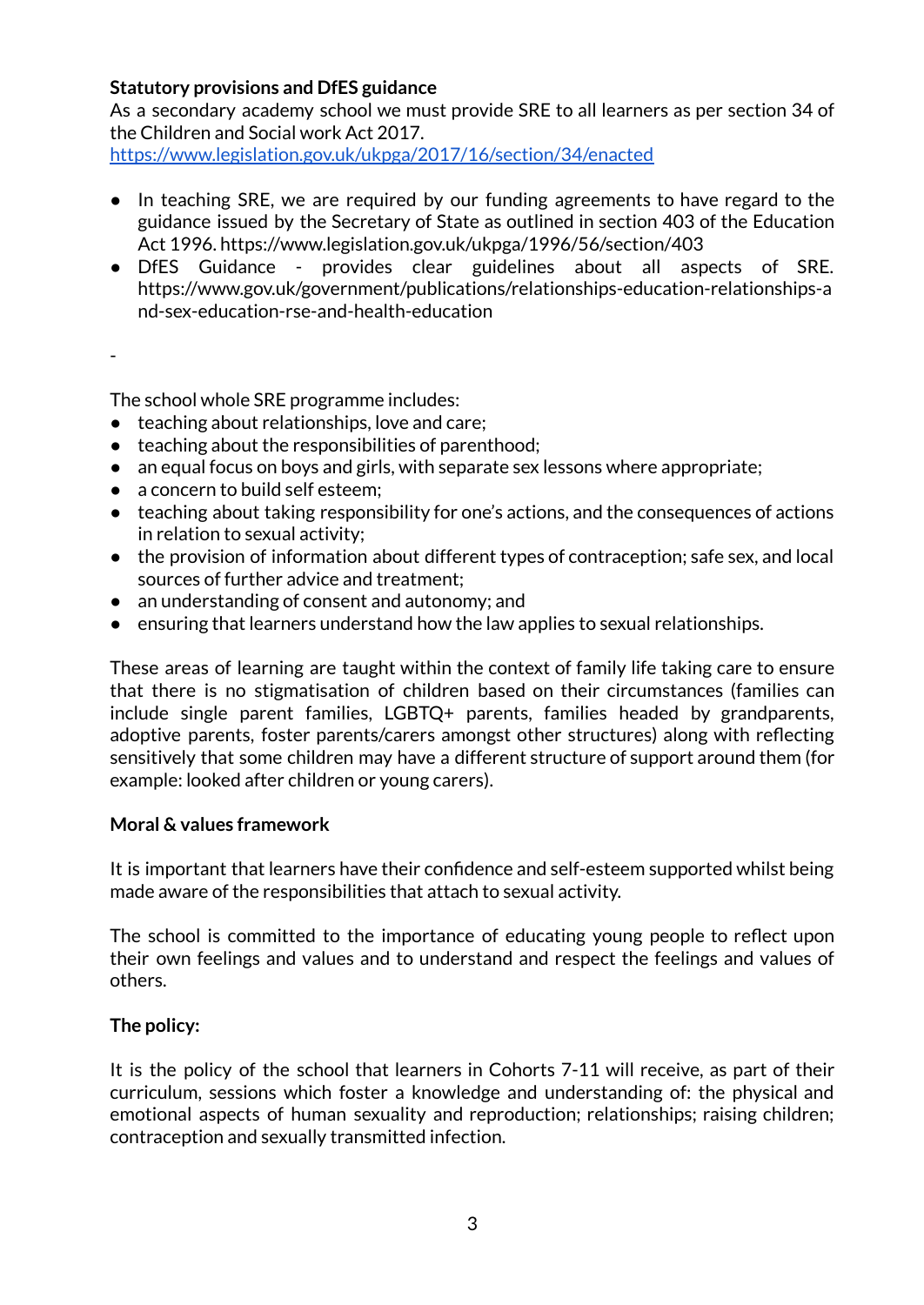The school believes it is appropriate that learners of both sexes consider these issues jointly in order to gain a more complete understanding of the processes, emotions and values involved. It is also important that learners are given the opportunity, from time to time, to explore and discuss the issues in single sex groups. All SRE provided in school will be both appropriate and inclusive for all learners.

#### **The rationale:**

Effective sex and relationship education is essential if young people are to make responsible and well-informed decisions about their lives. Sex and relationship education goes beyond the biological and addresses the emotional, moral and ethical issues as well as explaining the physical processes and changes that take place. It is important that young people are helped to learn respect for themselves and for others and are able to move with confidence through adolescence into adulthood.

#### **Guiding principles:**

Thought needs to be given to the needs of learners from different ethnic or cultural backgrounds and diverse family units and to those with particular educational needs. Care needs to be taken to ensure that all learners, whatever their developing sexuality, feel the sex and relationship education is relevant to them and sensitive to their needs. Whilst there should be no direct promotion of any sexual orientation, staff may deal honestly and sensitively with sexual orientation, answer appropriate questions and offer support where this is needed.

#### **Staff training**

All teachers and other members of staff who are required to teach SRE will have the relevant training and resources.

#### **Teaching strategies and content**

Where possible, teachers will provide an interactive learning environment which is motivating and allows learners to practise relevant skills and make informed decisions based on gained information and knowledge.

Materials used to support learning must be in accordance with the law and should take account of the PSHE Framework whilst giving due consideration to the age, maturity and cultural beliefs of all the learners concerned. Images and materials used must not be explicit where this is not directly related to explanation and should always be managed sensitively. Particular care must be taken if accessing information from the internet in order to prevent learners gaining access to inappropriate material. To help protect against a learner accessing inappropriate material our internet line is filtered using an industry grade firewall and filtering solution which limits the websites learners can access.

### **Organisation of SRE**

The main delivery of the SRE programme is through the learning session 5 programme. National Curriculum Science topics, such as the mechanics of human reproduction and hormones, are dealt with in Science sessions, and are also covered by this policy.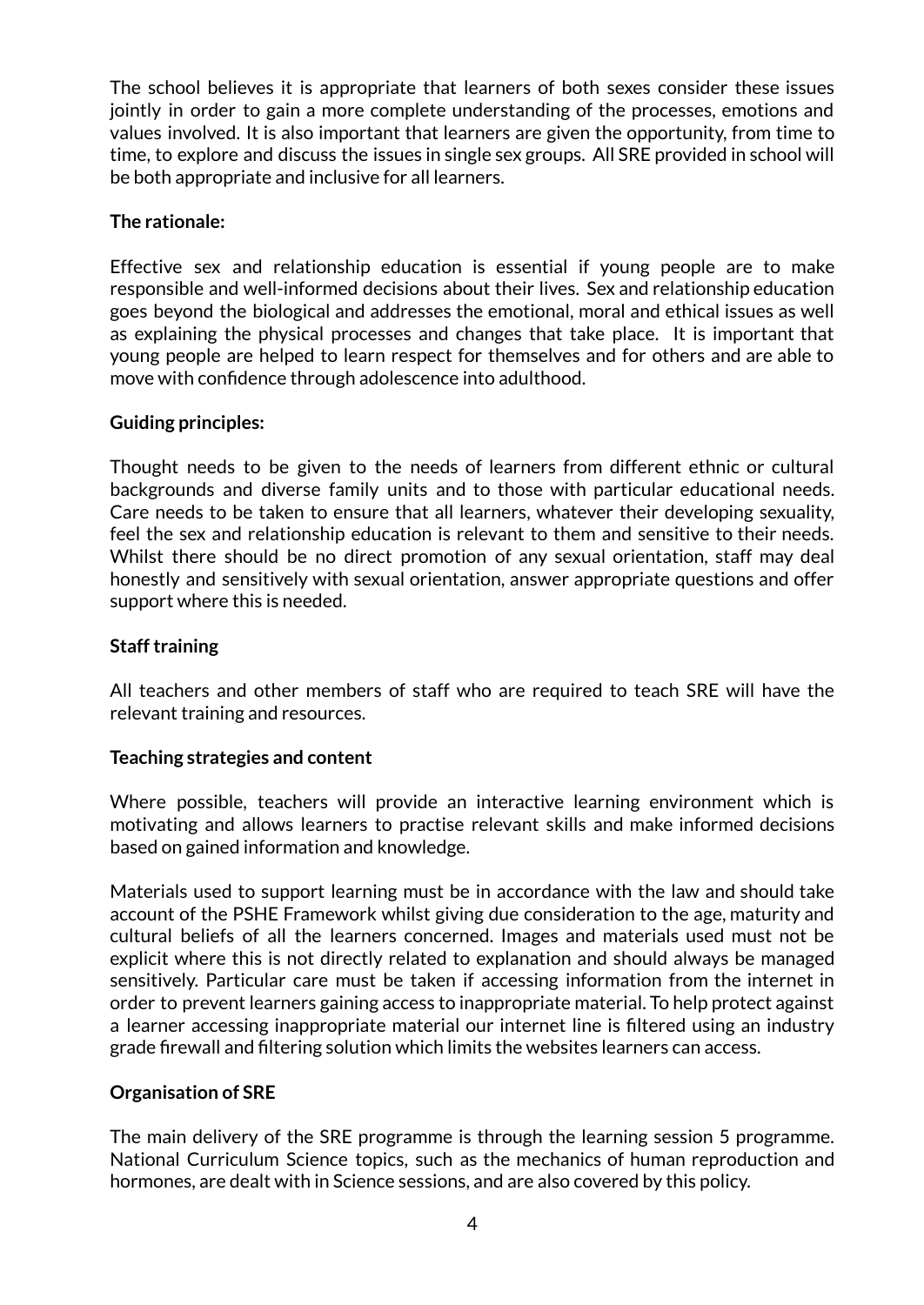Continuing professional development will be provided on the teaching of SRE where required and external agencies will be used as appropriate. From time to time some aspects of this work may also form part of a themed curriculum day, or part of an assembly programme, linked with charitable or world events.

Whilst teachers have the main responsibility for teaching about SRE in the classroom, liaison with outside agencies and specialists ensures that our learners receive an up to date balanced programme.

There are three main elements of SRE:

- Attitudes and values
- Personal and social skills
- Knowledge and understanding

All designs for learning involving SRE will clearly develop each of the above elements and record them in appropriate detail. The **PSHE [Overview](https://docs.google.com/spreadsheets/u/0/d/1rxUzrnwuzW9L9Y_uxXJCMdXnUJBwhLQvh_Qr0tqRLSI/edit)** maps the 5 year plan for all topics covered in Learning Session 5 with SRE focused sessions.

The key aims of SRE at the school are:

- to provide learners with clear, up to date and accurate information, signposting to support agencies both in and out of school;
- to enable learners to be aware of the needs and sensitivities of individuals and families;
- to enable learners to develop healthy and positive relationships as they grow older;
- to raise learners' awareness of the responsibilities of individuals and society; and
- to help reduce unplanned or irresponsible pregnancies and STIs.

Sensitivity is needed at all times to ensure that there is no offence to, or stigmatisation of, any learner and that all members of the school community are able to feel of worth and value.

#### **Roles and responsibilities of parents and carers**

The school aims to support parents and carers as the key figures in helping young people to cope with the emotional and physical changes of the growing up process. If parents/carers need any support with this, they can - contact the Cohort Leader or Learning Group Leader in the first instance..

The school recognises that it works in partnership with parents as sex educators and seeks to develop this role through consultation with parents about changes to policy and through making available materials used in school.

Parents/carers have the right to withdraw their children from the non-statutory/non-Science components of sex education within SRE up to and until 3 terms before a child turns 16. After this point, if the child wishes to receive sex education rather than being withdrawn, the school will arrange this. Requests for withdrawal should be put in writing to the headteacher and a copy of the request will be placed on the learner's file. The headteacher or a member of the Senior Leadership team will discuss the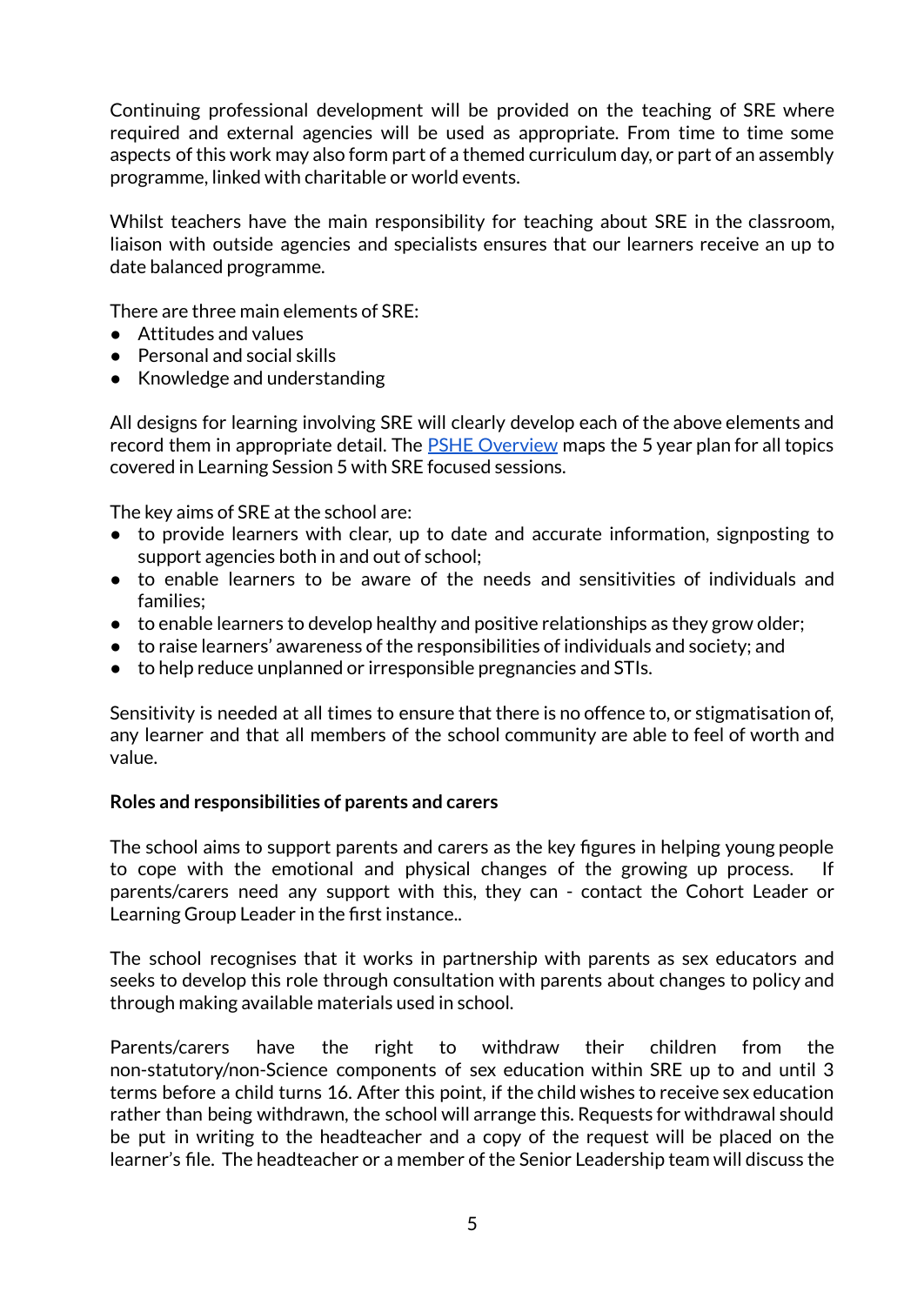request with parents/carers and take the appropriate action. Alternative work will be given to learners who are withdrawn from sex education.

## **Communication**

The school will provide regular updates regarding the programme of learning which is being delivered through the Learning Session 5 programme for example through the headlines.

#### **External agencies and the wider community**

The school will make full use of the range of health professionals and other key people who might assist in the delivery of SRE. These professionals will play an important part in providing individual and group advice to learners and staff.

All those who work within the school are expected to adhere to the school policy and its ethos. All advice given will be independent of personal views. When health professionals give advice to an individual learner, they will follow their own professional codes of conduct.

### **Confidentiality**

Clear ground rules should be set at the start of all SRE sessions, emphasising that no one, including staff, should be asked to divulge highly personal information. Teaching will make clear what is, and is not, appropriate to discuss or ask of each other.

All staff should make it clear to learners that they cannot offer or guarantee complete confidentiality as information may need to be passed on for safeguarding purposes.

The policy to be followed is:

- to assure learners that at all times their best interests will be maintained;
- to encourage learners to talk to their parents/carers, and give them support to do so (if necessary through setting up an in-school meeting);
- to reassure learners that if confidentiality has to be broken, they will be informed first, and then supported as appropriate;
- in any case of suspected child abuse, or disclosure, to follow the school's Child Protection Policy;
- to set clear ground rules (as above) at the start of all lessons;
- to ensure that learners are informed of a variety of appropriate sources of confidential help.

Should, exceptionally, a teacher learn that a learner under the legal age of consent is having, or considering having, sexual intercourse, s/he should seek to persuade the learner to talk to his or her parents/carers. S/he should also ensure that the learner has been adequately counselled and informed about contraception, including advice about where to access contraceptive advice and services. Any Child Protection issues should be addressed in the usual way. Should the school have to handle the situation without parental/carer knowledge, the Headteacher will be informed. The headteacher and